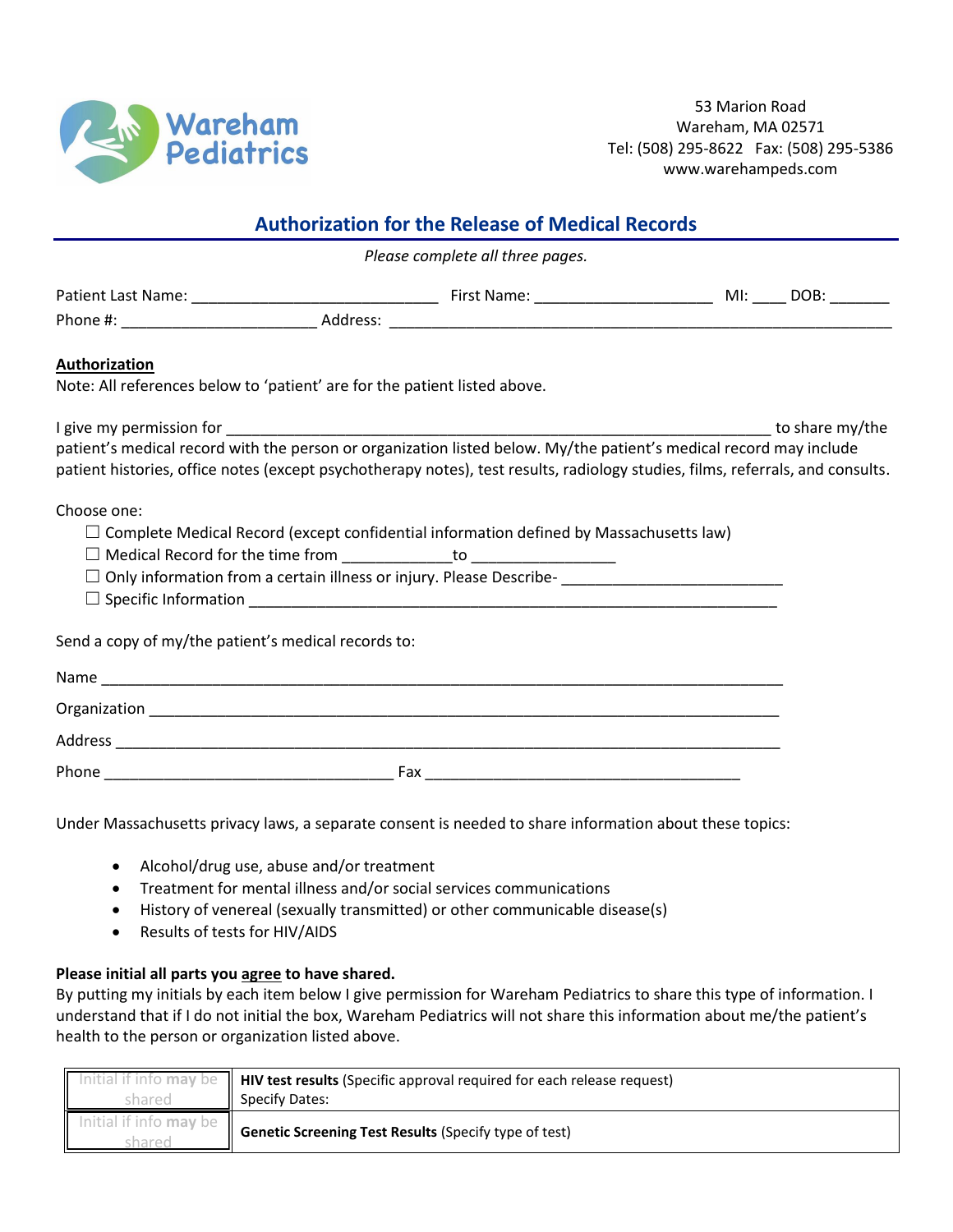| Initial if info may be<br>shared      | <b>Alcohol and Drug Abuse Treatment Records</b><br>Protected by Federal Confidentiality Rules 42 CFR Part 2. Federal rules prohibit any further disclosure<br>of this information unless further disclosures is expressly permitted by the written consent of the<br>person to whom it pertains, or as otherwise permitted by 42 CFR Part 2. |
|---------------------------------------|----------------------------------------------------------------------------------------------------------------------------------------------------------------------------------------------------------------------------------------------------------------------------------------------------------------------------------------------|
| Initial if info may be<br>shared      | Details of Mental Health Diagnosis and/or Treatment provided by a Psychiatrist, Psychologist,<br>Mental Health Clinical Nurse Specialist, or Licensed Mental Health Clinician (LMHC).<br>I understand that my permission may not be required to release my mental health records for<br>payment purposes.                                    |
| nitial if info may be                 | <b>Confidential Communications with a Licensed Social Worker</b>                                                                                                                                                                                                                                                                             |
| nitial if info <b>mav</b> be          | Information related to the use of alcohol, drugs, and/or tobacco                                                                                                                                                                                                                                                                             |
| ial if info <b>mav</b> be<br>arec     | Information related to a sexually transmitted disease, sexual activity and/or orientation                                                                                                                                                                                                                                                    |
| nitial if info <b>may</b> be<br>hared | Information related to diagnosis or treatment of pregnancy                                                                                                                                                                                                                                                                                   |
| Initial if info <b>may</b> be<br>ared | Information related to child abuse or neglect                                                                                                                                                                                                                                                                                                |
| nitial if info <b>may</b> be<br>nared | Information concerning family violence and/or Domestic Violence Victims' Counseling                                                                                                                                                                                                                                                          |
| nitial if info may be<br>shared       | Other(s): Please list                                                                                                                                                                                                                                                                                                                        |

I know I can revoke this form at any time. I know I cannot withdraw information that Wareham Pediatrics had shared before I told Wareham Pediatrics to stop. If I no longer want my/the patient's medical record shared I will send a written letter to Wareham Pediatrics telling them to revoke this form.

This approval will end in 12 months or sooner if I send a written letter to Wareham Pediatrics telling them to revoke this form.

By signing below, I agree that I understand the above and voluntarily allow my/the patient's medical record to be shared.

\_\_\_\_\_\_\_\_\_\_\_\_\_\_\_\_\_\_\_\_\_\_\_\_\_\_\_\_\_\_\_\_\_\_\_\_\_\_\_ \_\_\_\_\_\_\_\_\_\_\_\_\_\_\_\_\_\_\_\_\_\_\_\_\_\_\_\_\_\_\_\_\_\_\_\_\_\_\_

\_\_\_\_\_\_\_\_\_\_\_\_\_\_\_\_\_\_\_\_\_\_\_\_\_\_\_\_\_\_\_\_\_\_\_\_\_\_\_\_\_\_\_\_\_\_\_\_\_\_\_ \_\_\_\_\_\_\_\_\_\_\_\_\_\_\_\_\_\_\_\_

Patient's Name

Parent/Legal Guardian's Name (if applicable) Relationship to Patient

\_\_\_\_\_\_\_\_\_\_\_\_\_\_\_\_\_\_\_\_\_\_\_\_\_\_\_\_\_\_\_\_\_\_\_\_\_\_\_\_\_\_\_\_\_\_\_\_\_\_\_

Signature of Parent / Legal Guardian / Self (if 13+) Date

*Patients under the age of 18 may be allowed to provide or decline release without parental consent under Massachusetts law.*